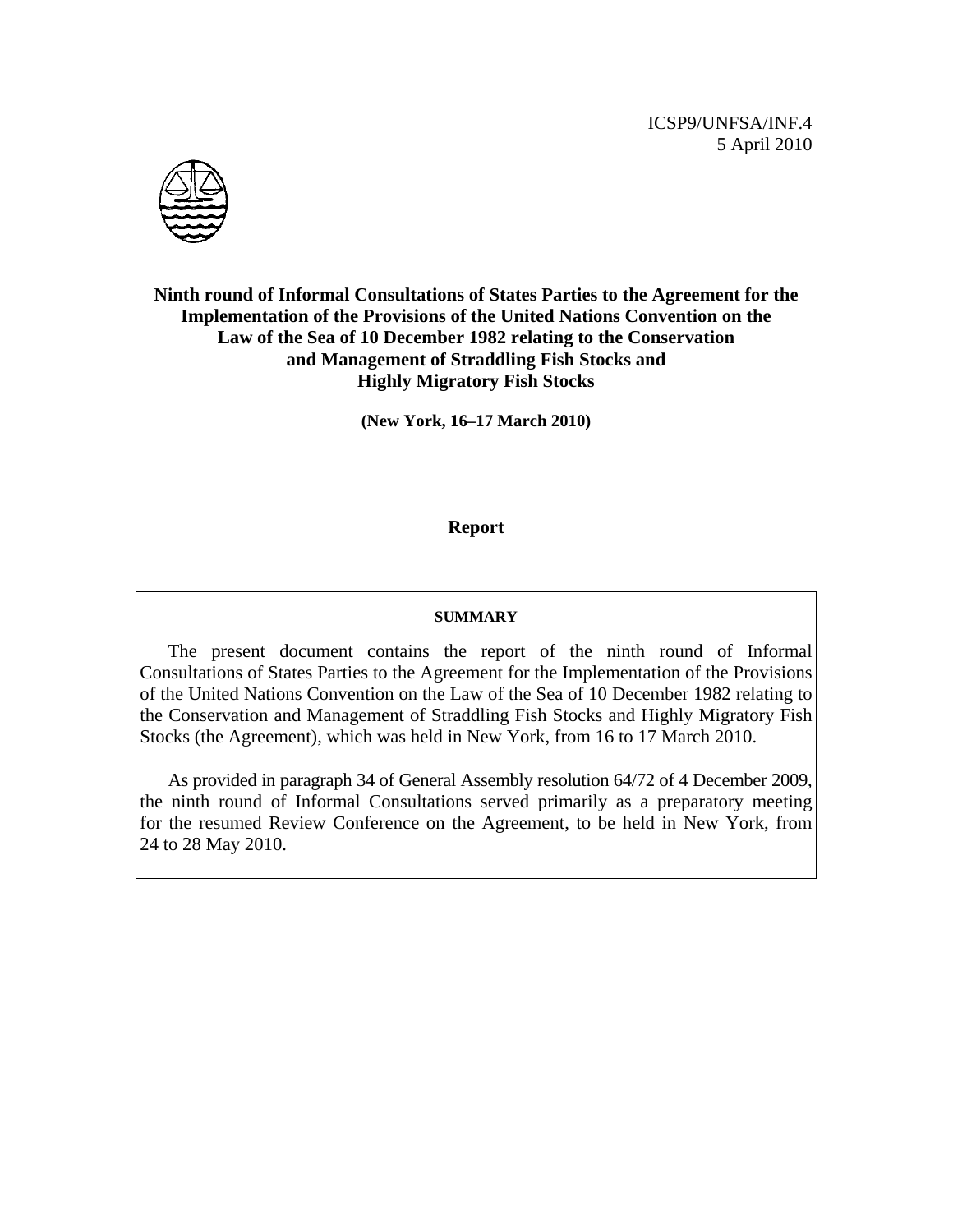| I.   |                                                                                                                                                                                                                                                                                           |                                                                                               | 3              |
|------|-------------------------------------------------------------------------------------------------------------------------------------------------------------------------------------------------------------------------------------------------------------------------------------------|-----------------------------------------------------------------------------------------------|----------------|
| II.  |                                                                                                                                                                                                                                                                                           |                                                                                               | 3              |
|      | A.                                                                                                                                                                                                                                                                                        | Opening of the ninth round of Informal Consultations                                          | 3              |
|      | <b>B.</b>                                                                                                                                                                                                                                                                                 |                                                                                               | 3              |
|      | $C$ .                                                                                                                                                                                                                                                                                     |                                                                                               | 3              |
|      | D.                                                                                                                                                                                                                                                                                        | Opening statement of the Chairperson                                                          | $\overline{4}$ |
|      | Ε.                                                                                                                                                                                                                                                                                        | Adoption of the meeting documents.                                                            | 5              |
| III. | Consideration of the overview of the status and trends of the fish stocks<br>addressed in the updated comprehensive report prepared by the<br>Secretary-General in cooperation with the Food and Agriculture<br>Organization of the United Nations, taking into account the scope of<br>5 |                                                                                               |                |
| IV.  | Recommendations for consideration by the resumed Review<br>8                                                                                                                                                                                                                              |                                                                                               |                |
|      | A.                                                                                                                                                                                                                                                                                        | Organization of work                                                                          | 8              |
|      | <b>B.</b>                                                                                                                                                                                                                                                                                 | Draft provisional agenda                                                                      | 10             |
|      | $C$ .                                                                                                                                                                                                                                                                                     | Composition of the Bureau and any need to fill<br>vacancies for the resumed Review Conference | 10             |
|      | D.                                                                                                                                                                                                                                                                                        | Consideration of the outputs of the resumed Review                                            | 10             |
|      | Ε.                                                                                                                                                                                                                                                                                        | Possible future actions                                                                       | 11             |
| V.   |                                                                                                                                                                                                                                                                                           |                                                                                               | 12             |
| VI.  | Closing of the ninth round of Informal Consultations of States Parties<br>13                                                                                                                                                                                                              |                                                                                               |                |
|      |                                                                                                                                                                                                                                                                                           |                                                                                               | 14             |

*Page*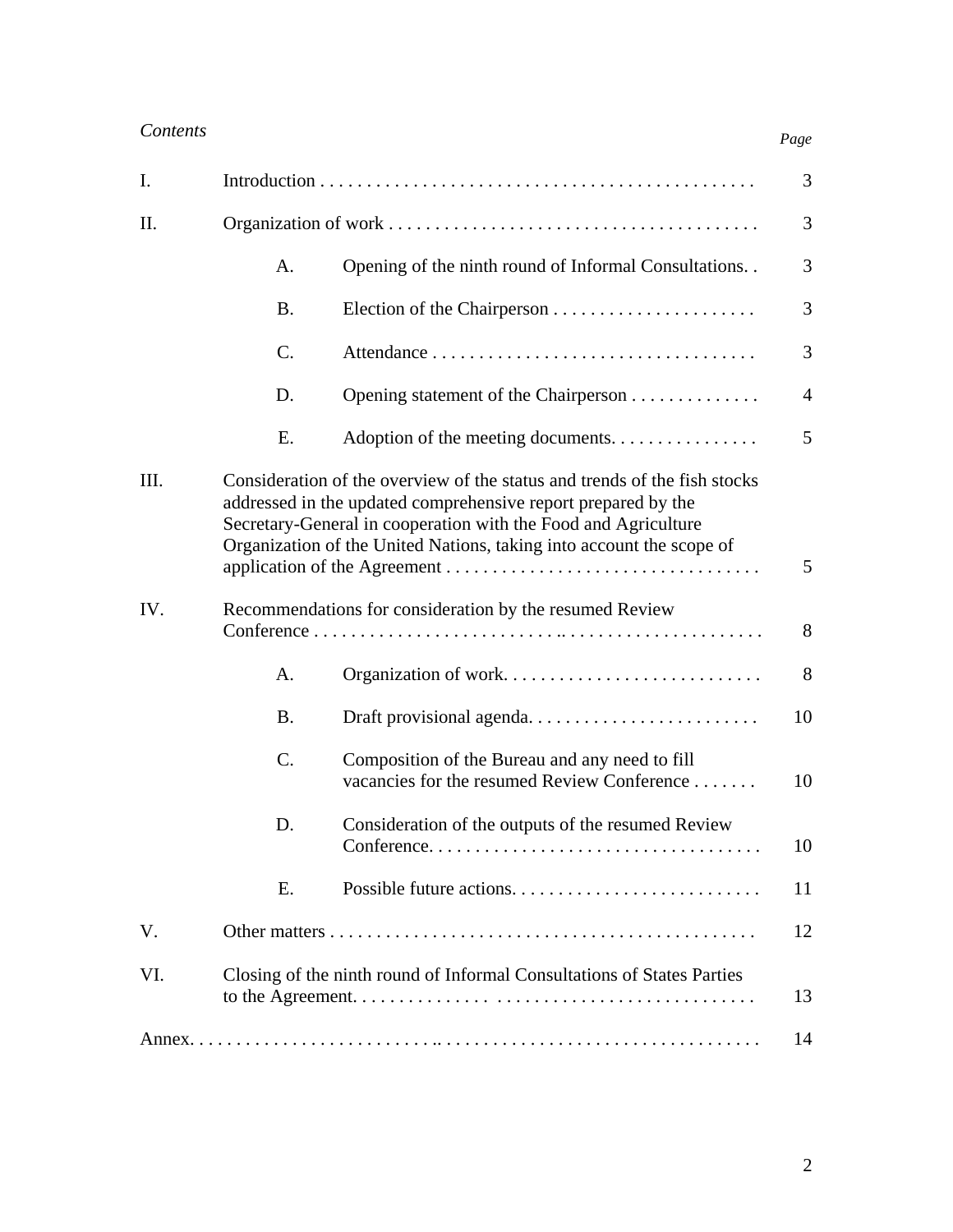# **I. Introduction**

1. Pursuant to paragraph 34 of General Assembly resolution 64/72 of 4 December 2009, the ninth round of Informal Consultations of States Parties to the Agreement for the Implementation of the Provisions of the United Nations Convention on the Law of the Sea of 10 December 1982 relating to the Conservation and Management of Straddling Fish Stocks and Highly Migratory Fish Stocks (the "Agreement"), was held at United Nations Headquarters, in New York, from 16 to 17 March 2010.

2. The Secretary-General convened the ninth round of Informal Consultations to serve primarily as a preparatory meeting for the resumed Review Conference on the Agreement, to be held at United Nations Headquarters in New York, from 24 to 28 May 2010.

# **II. Organization of work**

### **A. Opening of the ninth round of Informal Consultations**

2. The Director of the Division for Ocean Affairs and the Law of the Sea, Mr. Tarassenko, opened the ninth round of Informal Consultations of States Parties to the Agreement.

### **B. Election of the Chairperson**

3. The meeting elected Ambassador David Balton, Deputy Assistant Secretary for Oceans and Fisheries in the Bureau of Oceans, Environment and Science, United States Department of State as Chairperson.

### **C. Attendance**

4. Representatives of the following Parties attended the ninth round of Informal Consultations: Australia, Austria, Brazil, Canada, Czech Republic, Estonia, European Union, Fiji, France, Germany, Greece, Hungary, Iceland, India, Indonesia, Iran (Islamic Republic of), Japan, Lithuania, Marshall Islands, Micronesia (Federated States of), Monaco, New Zealand, Nigeria, Norway, Palau, Panama, Republic of Korea, Russian Federation, Samoa, Seychelles, Spain, Sri Lanka and United States of America.

5. Observers from the following States, United Nations specialized agencies, programmes and bodies, as well as intergovernmental and non-governmental organizations attended the ninth round of Informal Consultations:

(a) States non-parties: Argentina, Benin, Cape Verde, Chile, China, Colombia, Cuba, Dominican Republic, Ecuador, Egypt, Ghana, Jordan, Malaysia, Nicaragua, Pakistan, Peru, Philippines, Thailand, Togo, Turkey and Venezuela;

(b) Specialized agencies, related organizations and offices of the United Nations: Food and Agriculture Organization of the United Nations (FAO), World Bank and United Nations Department of Economic and Social Affairs (DESA);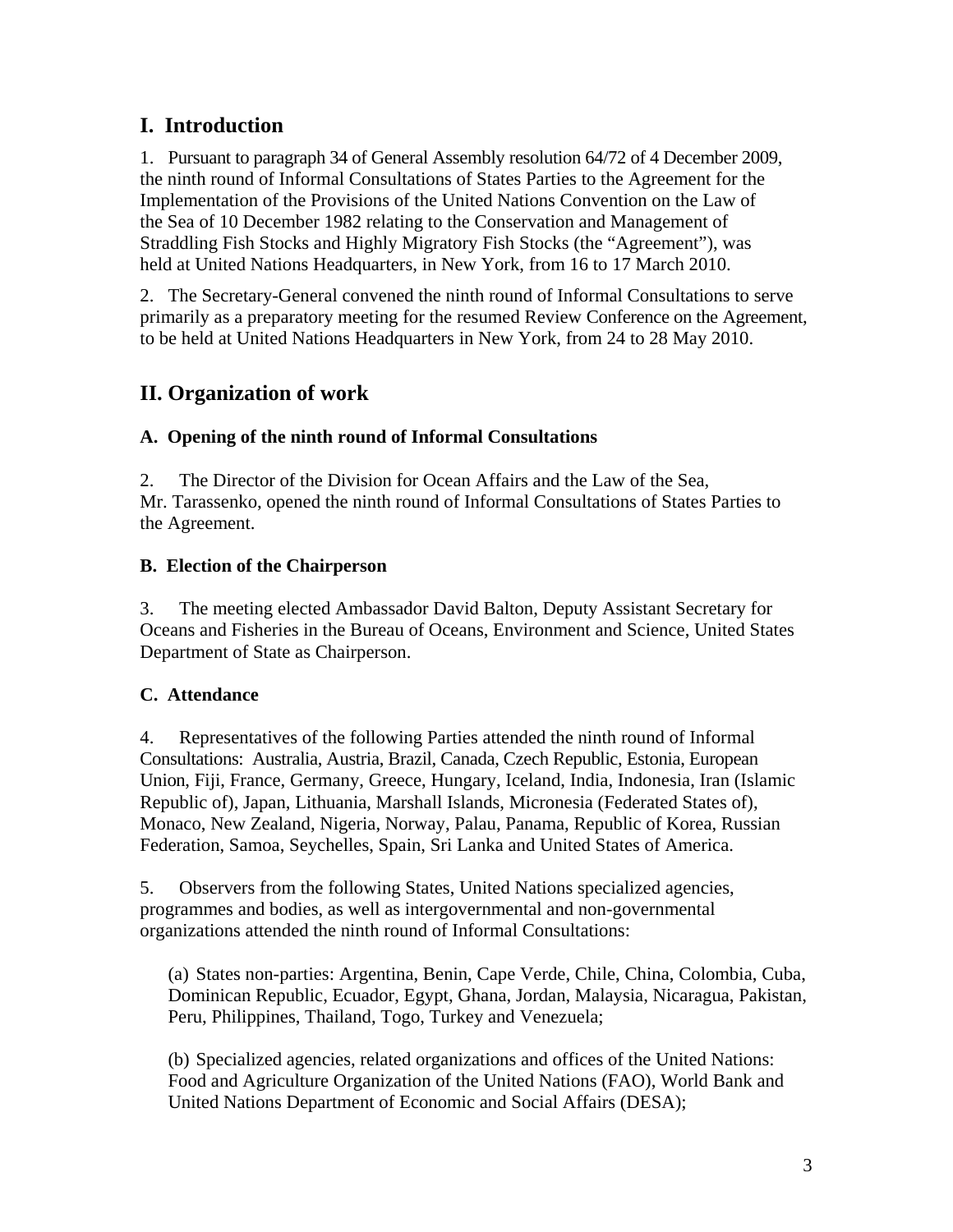(c) Subregional and regional fisheries management organizations and arrangements (RFMO/As): Inter-American Tropical Tuna Commission (IATTC), North East Atlantic Fisheries Commission (NEAFC), Northwest Atlantic Fisheries Organization (NAFO) and Permanent Commission for the South Pacific (CPPS);

(d) Other intergovernmental entities: Asian African Legal Consultative Organization (AALCO), Bay of Bengal Programme (BOBP), Global Environment Facility (GEF), and the International Union for Conservation of Nature and Natural Resources (IUCN); and

(e) Non-governmental organizations: International Collective in Support of Fishworkers (ICSF), Natural Resources Defense Council (NRDC) and World Wide Fund for Nature (WWF).

### **D. Opening statement of the Chairperson**

6. In his opening statement, the Chairperson noted that the ninth round of Informal Consultations was similar in purpose to the meeting that prefaced the Review Conference in 2006 and would focus on preparations for the resumption of the Review Conference. The tasks included conducting a preliminary review of the report of the Secretary-General to the resumed Review Conference (A/CONF.210/2010/1), preparing the draft organization of work and draft provisional agenda to be recommended to the resumed Review Conference, considering the need to fill any vacancies in the composition of the Bureau, and exchanging preliminary views on the possible outputs of the resumed Review Conference.

7. The Chairperson recalled that the Review Conference did not formally end in 2006, but was merely suspended. As a consequence, there was no need to prepare for the election of a new President and new Bureau, as these individuals would resume and continue their functions at the resumed Review Conference, if they were available. An election would be held if any officer was unavailable to perform his or her functions. In addition, it was not necessary to adopt new rules of procedure, as the Provisional Rules of Procedure (A/CONF.210/2006/6), which were developed at the fifth round of Informal Consultations, would continue to be applied on a provisional basis at the resumed Review Conference.

8. In addition, the Chairperson highlighted international developments and initiatives relating to the implementation of the Agreement in the past year, including the adoption by the FAO of a legally-binding instrument on port State measures to prevent, deter and eliminate illegal, unreported or unregulated (IUU) fishing ("Port State Measures Agreement"); the work of FAO to develop a global record of fishing vessels and to develop criteria to assess the performance of flag States; the second meeting of the five RFMOs dealing with highly migratory fish stocks in San Sebastian, Spain, and the follow up work already underway; the successful adoption of the Convention on the Conservation and Management of High Seas Fishery Resources in the South Pacific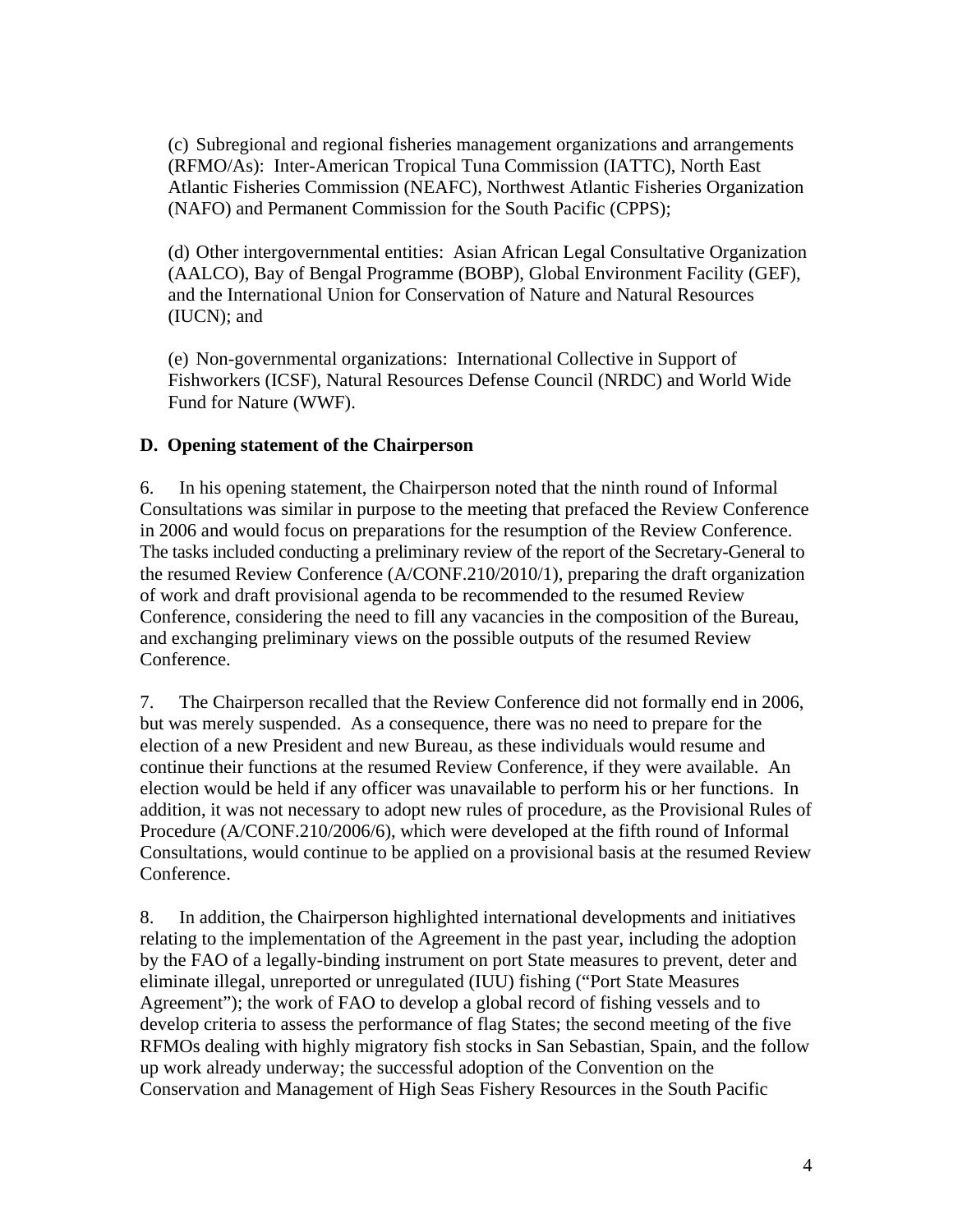Ocean ("SPRFMO Convention"); the continued negotiations for a regional arrangement in the North Pacific Ocean; and the imminent entry into force of the Convention for the Strengthening of the IATTC (the "Antigua Convention") in 2010. He also welcomed the two new States Parties to the Agreement since the eighth round of Informal Consultations in 2009 (Indonesia and Nigeria), which brought the total number of Parties to 77.

### **E. Adoption of the meeting documents**

9. The Informal Consultations considered the provisional agenda of the meeting and adopted it with a minor revision (see Annex). It also agreed that the proposed revisions to the Terms of Reference of the Assistance Fund under VII of the Agreement (ICSP9/UNFSA.INF.2/Rev) would be discussed under agenda item 7.

# **III. Consideration of the overview of the status and trends of the fish stocks addressed in the updated comprehensive report prepared by the Secretary-General in cooperation with the Food and Agriculture Organization of the United Nations, taking into account the scope of application of the Agreement**

10. Delegations expressed appreciation for the report of the Secretary-General, prepared in cooperation with FAO, and submitted to the resumed Review Conference in accordance with paragraph 32 of General Assembly resolution 63/112 to assist it in discharging its mandate under article 36, paragraph 2, of the Agreement. It was noted that the report was based on voluntary responses by States and RFMO/As, which tended to focus on actions taken to implement the recommendations of the Review Conference, rather than areas where further action was needed.

11. Some delegations expressed their commitment to the Agreement and emphasized the need for it to be more effectively implemented. Other delegations stated that the outcome of the resumed Review Conference would have a critical bearing on the food security and economic future of many Pacific countries. Delegations also recalled the importance of sustainable fisheries in the context of the Millennium Development Goals, the Johannesburg Plan of Implementation and the Mauritius Strategy of Implementation.

12. In regards to the first thematic cluster of recommendations from the Review Conference in 2006 (conservation and management of stocks), delegations noted successful initiatives to implement the Agreement and widespread commitment to conservation and management goals, which were evident from the variety of measures enacted by States and RFMOs since the Review Conference in 2006, as described in the report of the Secretary-General.

13. Delegations highlighted, in particular, the adoption of the SPRFMO Convention in November 2009, which incorporated modern concepts and best international practices, including many elements reflecting provisions of the Agreement. States and entities that participated in the negotiations were urged to sign and ratify the Convention in order to secure its early entry into force, and to enforce the interim measures. Progress was also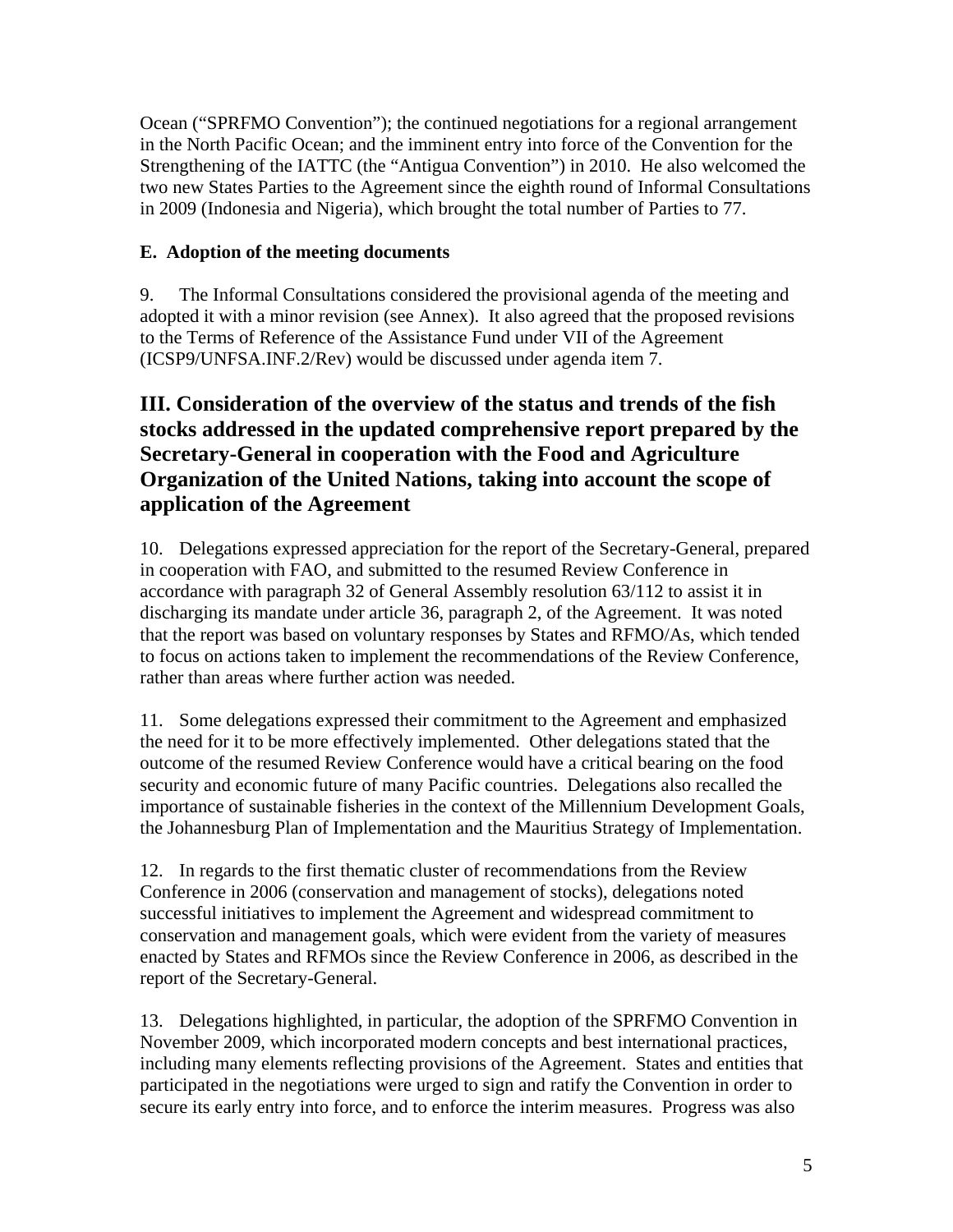made in the negotiations to conclude a regional arrangement in the North Pacific. The government leaders of Parties to the Nauru Agreement adopted the Koror Declaration to promote sustainable fishery levels in the region and a fair benefit from the resource. A number of shark sanctuaries had been established, and management plans for shark fisheries were being prepared by the four member countries of the Bay of Bengal Programme (BOBP).

14. Despite positive developments to improve the conservation and management of stocks, many delegations noted information from the report of the Secretary-General, which indicated that the majority of stocks covered by the Agreement remained either fully exploited or overexploited. Based on available information, there had not been any major changes in the overall status of stocks and fisheries since the last assessment by the FAO in 2005: 25 per cent of tuna and tuna-like species were overexploited and 5 per cent were depleted, more than 60 per cent of oceanic sharks were considered potentially overexploited or depleted; and 55 per cent or straddling fish stocks were overexploited and 8 per cent were depleted. It was noted that the overview of the status of stocks was one measure of the progress in meeting the objective of the Agreement to ensure the long-term conservation and sustainable use of such stocks.

15. Many delegations, therefore, emphasized the need for further efforts, including with respect to excess fishing capacity, impacts of fishing on non-target species, by-catch and discards, unregulated fisheries affecting sharks, lost or discarded fishing gear, sustainable fishing effort, and deep-sea fishing. Several delegations highlighted, in particular, the need for data accuracy, reporting and sharing, as emphasized in the report of the Secretary-General and in the performance reviews of RFMOs. In this regard, it was noted that the most recent complete year of catch information was 2007, and that improvements in the accuracy and availability of data were closely linked to efforts to ensure the sustainability of stocks and the effectiveness of measures. Evaluation of the effectiveness of conservation and management measures was difficult in view of the insufficiency of scientific and other relevant information.

16. In this context, one observer indicated that increased cooperation between States was required to improve monitoring of fisheries in the high seas and that the quality of future evaluations of the Agreement depended on substantial improvement in the availability of data. Other observers noted the need for conservation and management measures to be based on the best available science, the importance of full implementation of General Assembly resolutions 61/105 and 64/72 on the impacts of bottom fishing on vulnerable marine ecosystems, and the need for marine protected areas on the high seas.

17. With respect to the second thematic cluster of recommendations from the Review Conference (mechanisms for international cooperation and non-members), delegations emphasized the ongoing importance of modernizing and strengthening RFMOs to ensure improved international fisheries governance, including through performance reviews of RFMOs. It was noted that five RFMOs had completed performance reviews since the Review Conference in 2006, and another six RFMOs had plans to complete performance reviews in 2010. The importance of implementing the recommendations from the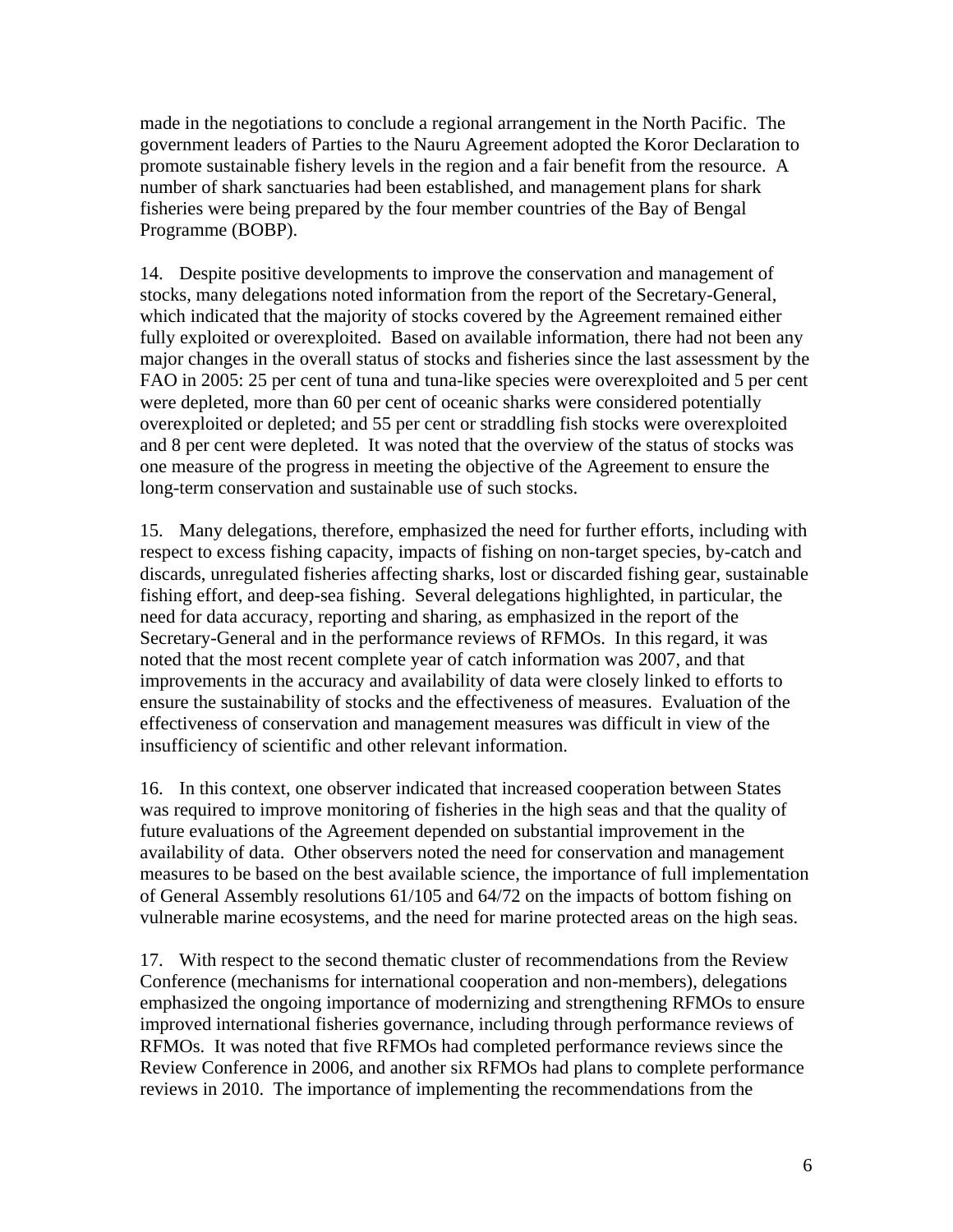performance reviews was emphasized, and observers proposed that performance reviews should be institutionalized so that reviews were conducted on a regular basis and the results monitored at the international level.

18. Some delegations welcomed increased cooperation between RFMOs since the Review Conference in 2006, and it was noted that the Kobe process had significantly enhanced cooperation between the tuna RFMOs and contributed positively to the performance review process of these organizations. Delegations also emphasized the need to improve flag State responsibility, including through the assessment of flag State performance and implementation of the "genuine link", and for the development and application of transparent allocation for participatory rights for those with a real interest in the fishery.

19. More generally, it was suggested that there was a need to improve the governance of RFMOs as other bodies became increasingly concerned over threats to the world's fisheries. In this regard, it was noted that attempts to address issues relating to conservation and management of fisheries in other forums, including the Conference of the Parties of the Convention on International Trade in Endangered Species of Wild Fauna and Flora (CITES), highlighted the need for improved effectiveness of RFMOs.

20. In addressing the third thematic cluster of recommendations from the Review Conference in 2006 (monitoring, control and surveillance, and compliance and enforcement), delegations identified areas where progress had been made, including measures adopted by RFMO/As on trans-shipment, onboard observers, and vessel monitoring systems (VMS), and the use of list of vessels engaging in IUU fishing. Delegations also highlighted the development of the Port State Measures Agreement and the use of market-based measures by States and RFMOs to ensure that illegally caught fish did not enter markets. It was noted that concerns had been expressed over a recent regulation of the European Community and whether it may not be in accordance with international law, in particular the rules of the World Trade Organization. Member countries of BOBP had prepared national plans of action on monitoring control and surveillance, following the adoption of the Chittagong Declaration in 2008, and a regional plan of action was being developed.

21. Some delegations considered that a renewed focus was required in several key areas, including improving flag State performance and control, coordination among RFMOs to combat IUU fishing, developing regional guidelines for systems of sanctioning non-compliance, and strengthening port State measures. It was noted that lack of compliance had been identified in several RFMOs as the single largest impediment to successful conservation and management of fish stocks. Several delegations reaffirmed their view that IUU fishing activities may constitute transnational organized crime and that recent cooperative efforts, including joint patrols and shiprider agreements, should be strengthened.

22. With regard to the fourth thematic cluster of recommendations (developing States and non-parties), several delegations emphasized that providing assistance to developing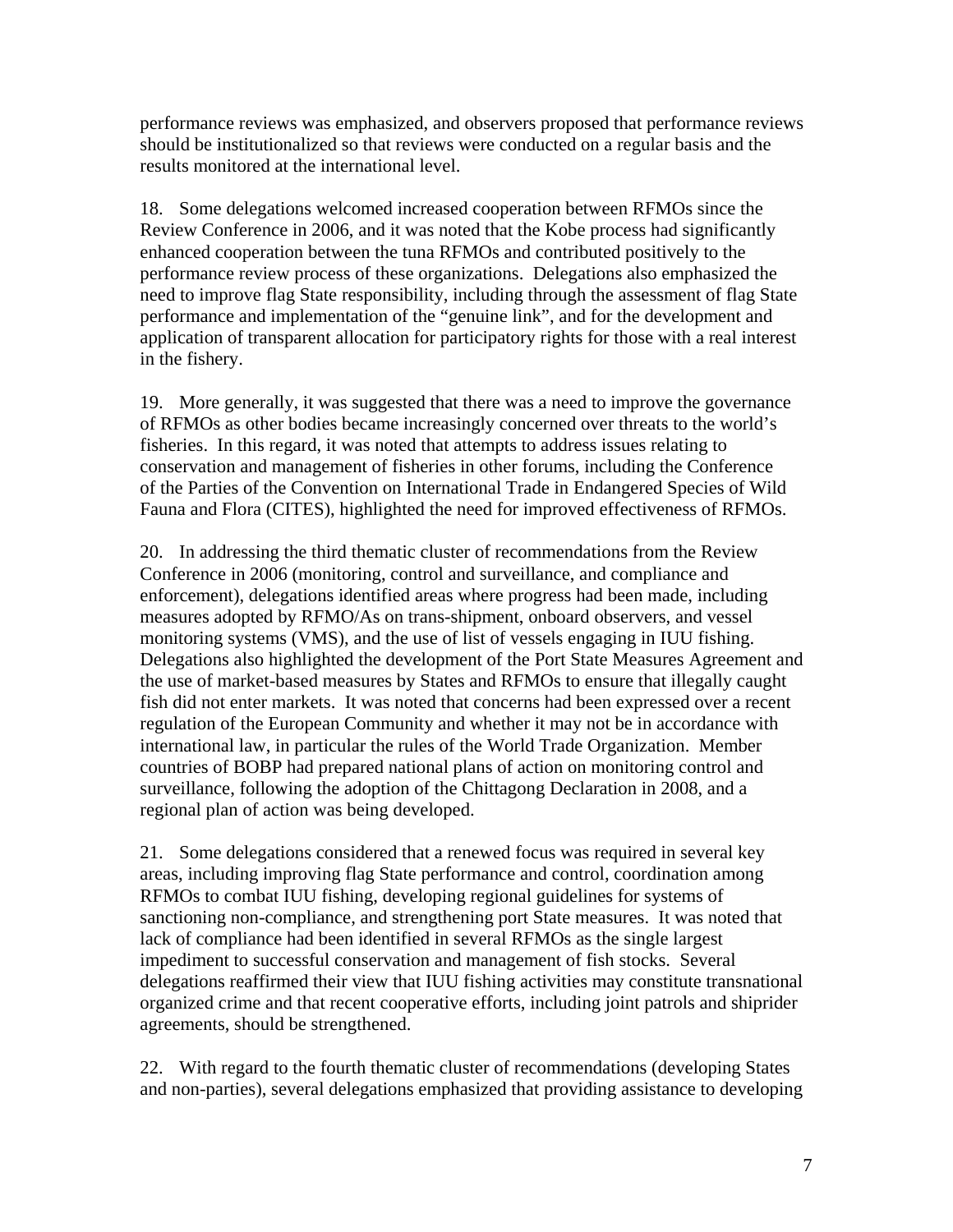States Parties in the implementation of the Agreement was critical to its success. It was noted that 20 States had become parties to the Agreement since the Review Conference in 2006 and that the level of participation in the Agreement was now more satisfactory. Reference was also made to a recent analysis on non-participation in the Agreement.<sup>[1](#page-7-0)</sup>

23. Some delegations emphasized the need to improve implementation of Part VII of the Agreement, including through the Assistance Fund, and for further assistance and capacity-building efforts, particularly with respect to facilitating the participation of developing States Parties in RFMO/As and in deriving benefits from sustainably managed high seas fisheries.

24. A number of delegations also expressed views concerning the work of the resumed Review Conference, more generally. In this regard, delegations identified possible topics for discussion, including implementation of article 7 of the Agreement on compatibility, application of standards in high seas fisheries and the duties and interests of coastal States under UNCLOS, and the vulnerabilities of fish stocks in the context of climate change. It was also proposed that the resumed Review Conference should consider the possibility of creating a binding instrument in respect of flag State responsibilities, similar to the Port State Measures Agreement adopted under the auspices of FAO. The view was also expressed, however, that such a proposal may not have broad support, in light of the work already being conducted by FAO.

25. The question was raised as to whether the resumed Review Conference could request the Secretary-General to conduct an evaluation of the effectiveness of the Agreement. Another delegation, however, indicated that it would not be appropriate for the Secretariat to evaluate compliance with any recommendations made by States at the resumed Review Conference.

### **IV. Recommendations for consideration by the resumed Review Conference**

### **A. Organization of work**

26. According to the draft organization of work, the first two days of the resumed Review Conference would be devoted to a review of the implementation of the recommendations adopted at the Review Conference in 2006 under each of the four thematic clusters. Delegations would be encouraged to intervene on the basis of the first two framework questions and address the areas in which implementation of the recommendations was proceeding generally well, and areas in which implementation of the recommendations was at an early stage or where there had been little progress in implementation. Participating States would be encouraged to consider all of the recommendations from the Review Conference in 2006, but they could also focus on issues of particular importance to their delegation.

<span id="page-7-0"></span><sup>&</sup>lt;sup>1</sup> Molenaar, Erik "Non-participation in the Fish Stocks Agreement: Status and Reasons", School of Law, Netherlands Institute for the Law of the Sea.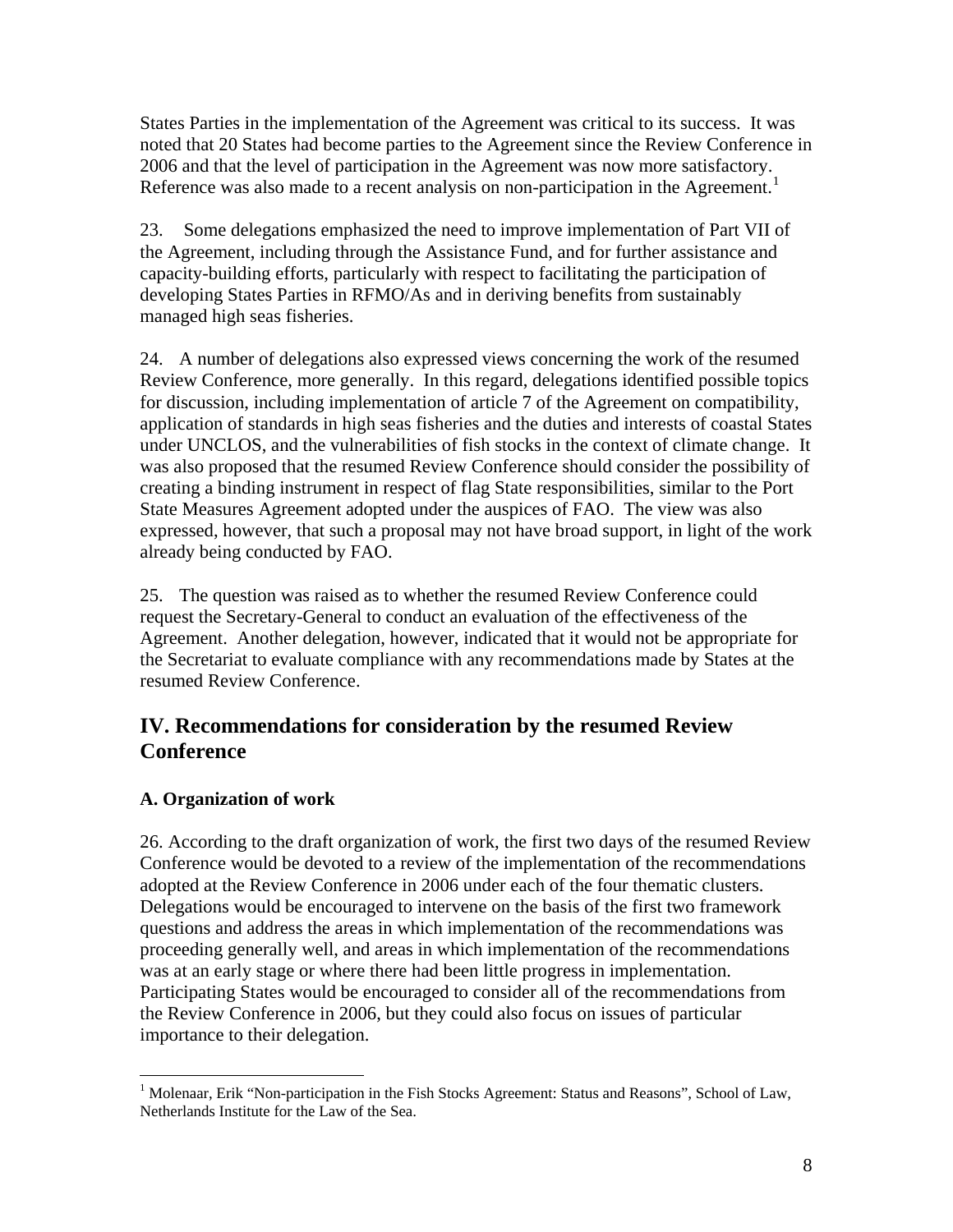27. On the third day, delegations would address the third framework question and consider proposed means to further strengthen the substance and methods of implementation of the Agreement. On the fourth day, it was proposed that the President would present a summary of the discussions under framework question three, and delegations would subsequently discuss the summary and the final outcome of the Conference. The draft organization of work did not require the convening of a drafting committee, but such a possibility was also not precluded.

28. Delegations expressed satisfaction with the draft organization of work. Divergent views were expressed on whether the resumed Review Conference should review all of the recommendations from the Review Conference in 2006, or focus on specific issues, but the majority of delegations supported a broader approach, which would allow focused discussions to emerge naturally. A number of specific topics of focus were suggested, including performance reviews of RFMOs, excess fishing capacity, compliance and enforcement, decision-making processes of RFMOs, allocation of fishing opportunities, flag State performance, including the possibility of a new legal instrument, bottom fishing and the protection of vulnerable marine ecosystems, and capacity-building. It was clarified that the list of topics in the draft organization of work was indicative only, and that delegations could decide on which topics to focus, including new issues for discussion. To assist delegations, the Secretariat was requested to annotate the draft organization with references to the report of the Secretary-General to the resumed Review Conference.

29. A range of views was also expressed on the convening of a drafting committee, and delegations emphasized the need to avoid duplicating the work of the plenary meeting in the work of the drafting committee. It was suggested that the need for a drafting committee would be determined by proposals on the outputs of the resumed Review Conference. The view was also expressed that a rapporteur, working in conjunction with the President and Bureau, could perform at least some of the work that the drafting committee had performed at the Review Conference in 2006. It was concluded that a decision in this regard would need to be made in the early stages of the resumed Review Conference.

30. A number of delegations also emphasized that it would be important for all States to participate on an equal footing at the resumed Review Conference, as reflected in the document A/CONF.210/2006/12. In this regard, the Chairperson clarified that the Provisional Rules of Procedure would continue to be applied on a provisional basis at the resumed Review Conference. He recalled that decisions at the Review Conference in 2006 were adopted by consensus of all participants and indicated his expectation that the same spirit of cooperation would prevail at the resumed Review Conference. In the unlikely event that the resumed Review Conference could not arrive at a decision by consensus, it would adopt the Provisional Rules of Procedure and proceed to a vote in accordance with their provisions.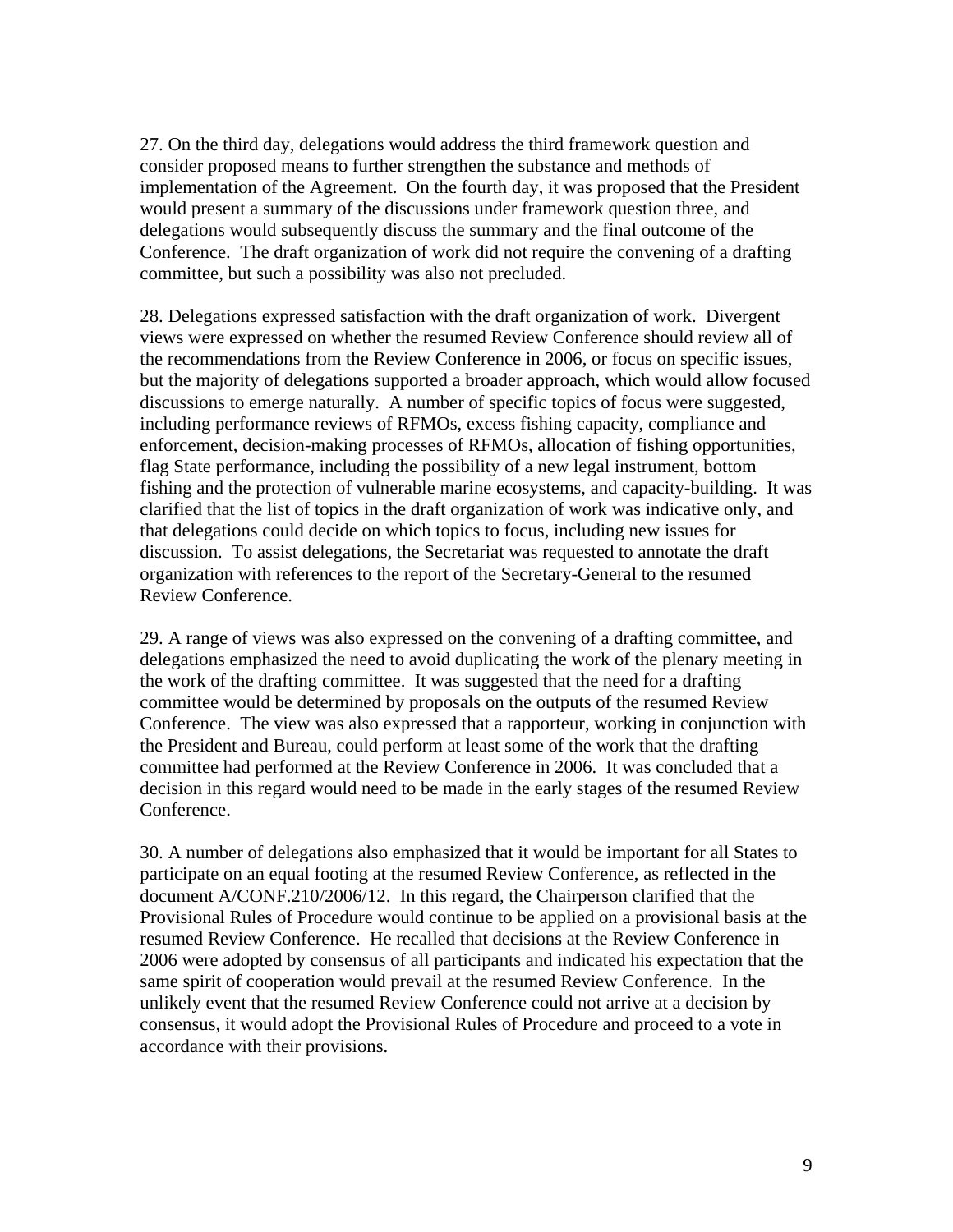31. The draft organization of work of the resumed Review Conference, as recommended by the Informal Consultations, would be issued as document A/CONF.210/2010/L.2.

### **B. Draft provisional agenda**

32. The draft provisional agenda was accepted without discussion. The document would be issued as document A/CONF.210/2010/L.1.

### **C. Composition of the Bureau and any need to fill vacancies for the resumed Review Conference**

33. It was recalled that the Bureau was currently comprised of five representatives from State Parties and two representatives from States non-parties, in addition to the President, Ambassador David Balton. It was noted that an election would need to be held to fill any vacancies in the Bureau if one or more of the members were unavailable to perform their functions at the resumed Review Conference. It was also recalled that the slate of the Bureau had been developed though informal consultations prior to the Review Conference in 2006, and that the nominees had been elected by acclamation on the first day of the Conference.

34. It was proposed that a similar process should be followed in order to fill any vacancies for the resumed Review Conference. Regional group were thus encouraged to hold consultations to fill any vacancies in the slate of States Parties, and States nonparties were encouraged to consult as a group on the filling of any vacancy in the slate of States non-parties. It was noted that it would be desirable to finalize these consultations before the first day of the resumed Review Conference.

### **D. Consideration of the outputs of the resumed Review Conference**

35. There was general agreement that the outputs of the resumed Review Conference would include a record of deliberations that would present a factual account of the discussions during the resumed Review Conference, following the format in the Report of the Review Conference in 2006 (A/CONF.210/2006/15). The record would be prepared by the President and Vice-Presidents, with the assistance of the Secretariat.

36. It was also generally agreed that the outputs would include agreed results, the first element of which would entail a review of the implementation of the recommendations adopted at the Review Conference in 2006. The second element would entail the proposed means of further strengthening, if necessary, the substance and methods of implementation of the provisions of the Agreement. It was anticipated that the second element would be a negotiated outcome and adopted at the end of the resumed Review Conference, although the view was expressed that the first element should also be agreed by consensus. It was noted that the second element could encompass new elements that were not part of the recommendations from the Review Conference in 2006.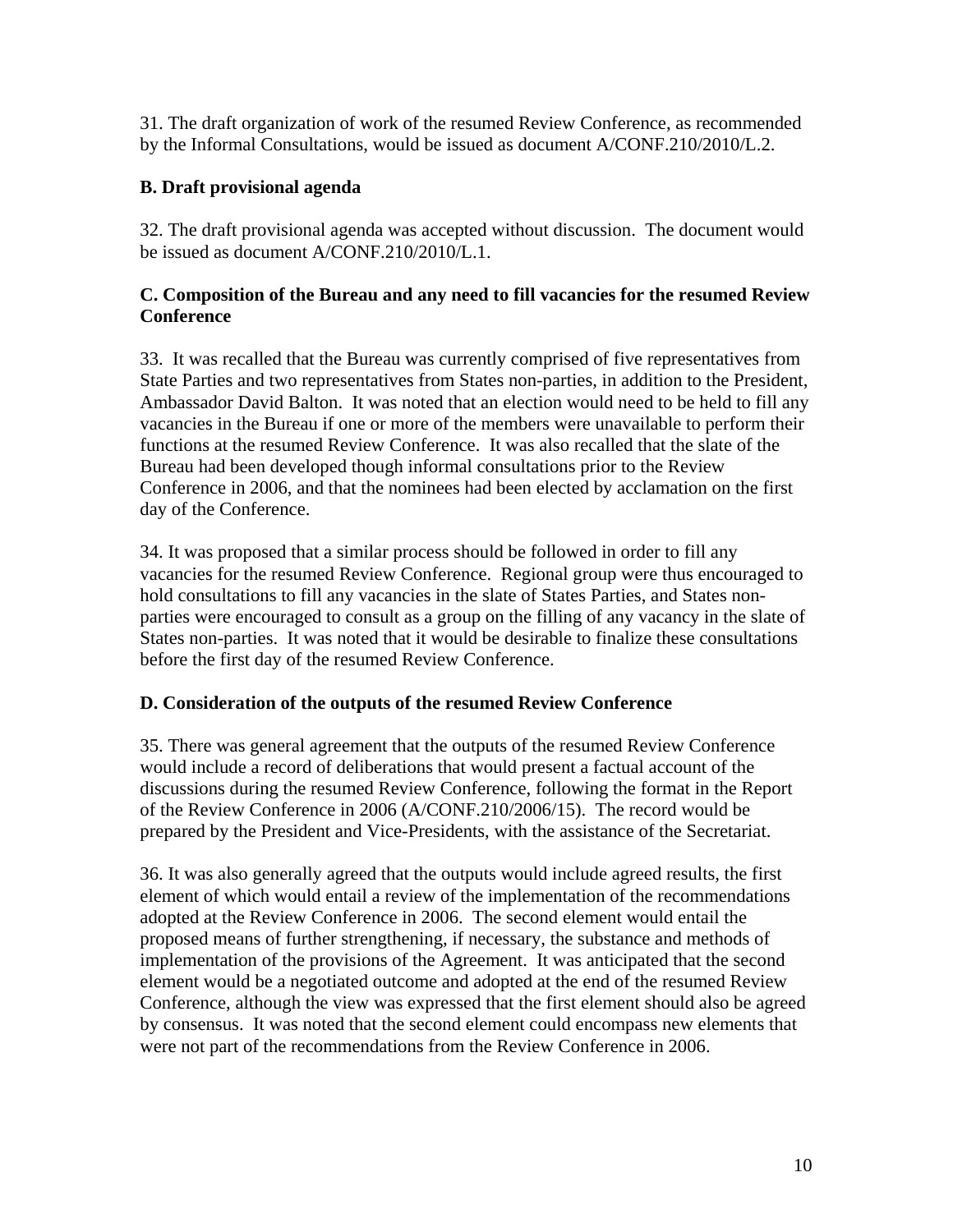37. A view was expressed that the drafting committee should focus on preparing draft recommendations to be presented to the plenary. Some delegations also emphasized that the drafting committee should not duplicate the discussions in the plenary meeting. It was proposed that the Secretariat could prepare a list of proposals made in the plenary of means for further strengthening the implementation of the Agreement.

38. More generally, delegations emphasized the importance of producing outputs that would strengthen the implementation of the Agreement. It was noted that the outcome of the Review Conference in 2006 had been used by States and RFMOs to take action to strengthen the implementation of the Agreement, and that the resumed Review Conference should aim to produce an updated set of recommendations.

### **E. Possible future actions**

39. Delegations exchanged preliminary views on the future of the Review Conference and future rounds of the Informal Consultations of States Parties. There was a general consensus on the need to keep the Agreement under review in light of the ongoing nature of the rights and obligations of States Parties. There was a range of views, however, on the mechanism for doing so, including through the continued resumption of the Review Conference, future rounds of the Informal Consultations of States Parties, or both.

40. Delegations were generally flexible and open to the possibility of continuing to meet in the context of the Review Conference, although issues were raised over the timing and possible duplication of meetings. In this regard, some delegations indicated that consideration of the future of the Review Conference was linked to any decision on future rounds of the Informal Consultations, and that it would be necessary to discuss the respective roles of these meetings. It was also noted that too many meetings could become a financial burden, particularly for developing States, if representatives attended from capital, and that low participation from developing States could weaken rather than strengthen the implementation of the Agreement.

41. Some delegations indicated a preference to undertake any review of the implementation of the Agreement through the mechanism of the Review Conference, as it was a formal meeting and generated greater interest and participation levels. It was suggested that a review in a formal meeting, approximately every four years, would secure the appropriate level of participation from capital and fisheries ministries.

42. A number of delegations expressed concerns over continuing to invoke the mechanism of suspending the Review Conference, as article 36 of the Agreement referred to the convening of one Review Conference only. These delegations indicated that the Informal Consultations could undertake the review of the implementation of the Agreement, and any recommendations could later be considered by the General Assembly.

43. It was indicated that the suspension of the Review Conference was not contrary to the purpose and spirit of the Agreement, as it had been done for the purpose of securing effective implementation of the Agreement. In this regard, it was suggested that the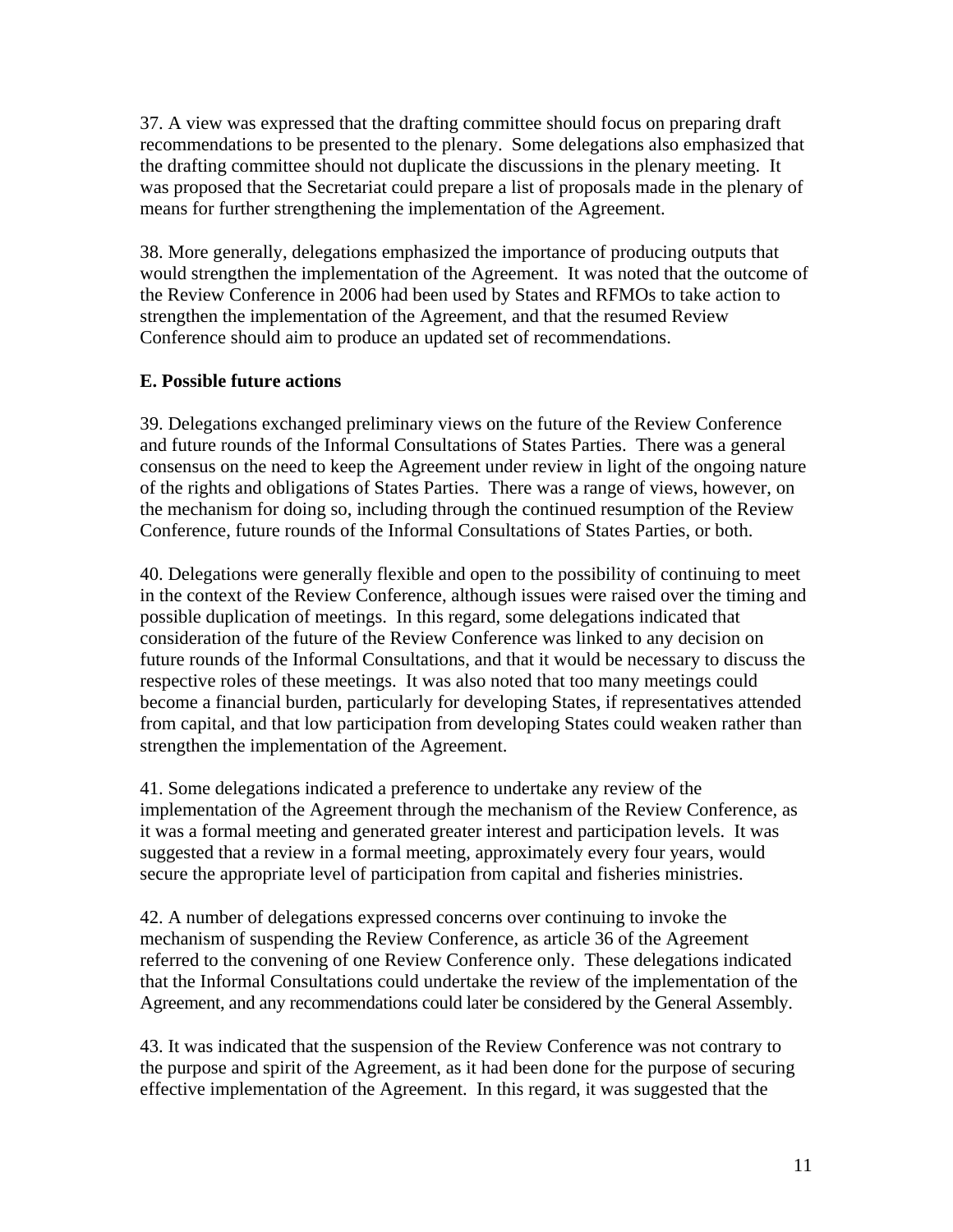effectiveness of the resumed Review Conference in improving the implementation of the Agreement should be the most important factor in determining if it should be suspended once again. It was noted that an effective review depended on the engagement of States and entities, rather than the mechanism for the review, and that all options for conducting the review should be explored. For example, it was suggested that the Informal Consultations could address selected issues in more depth and prepare background documents, which could then be considered by the resumed Review Conference.

44. The question was raised as to whether it would be possible for the General Assembly to convene another Review Conference if it was closed this year. It was noted that such a procedure would be unusual, and possibly inappropriate, as the General Assembly included States that were not parties to the Agreement and who thus did not have responsibility for participating in decision-making pursuant to the Agreement. Another delegation cautioned against closing the Review Conference without having an alternative mechanism for review. The view was expressed that it would not be legally possible for the General Assembly to establish and convene another Review Conference. In this respect, it was noted that the mandate of the Secretary-General to convene the Review Conference came from the Agreement and not the General Assembly.

45. One observer indicated that annual reviews of the implementation of the Agreement were necessary and could be conducted during the informal consultations on the draft General Assembly resolution on sustainable fisheries, suggesting that consideration should be given to allowing the informal consultations on the draft General Assembly resolution to be conducted in an open meeting, and that an interim process could be established as a follow-up to the resumed Review Conference, perhaps using the Kobe process as a model. Another observer stated that any review of implementation should be carried out at formal meetings for a number of reasons, including in order to maintain the perception of the importance of the process.

# **V. Other matters**

46. Under this agenda item, delegations considered proposed revisions to the Terms of Reference of the Assistance Fund under Part VII of the Agreement (ICSP9/UNFSA/INF.2/Rev), which were introduced by the representative of FAO. It was noted that the Terms of Reference were generally operating well to guide the operation of the Fund, but a number of procedural and substantive revisions were proposed to improve the operation of the Fund. The proposed revisions sought to: (1) address procedural matters relating to the submission of applications by subregional or regional organizations, (2) clarify the activities for which financial assistance could not be provided, and (3) set financial limits on the amount of assistance that may be provided in a calendar year.

47. With respect to the first proposed revision, the representative of FAO stated that the proposed revision would only apply to applications for a regionally planned activity, in which case it would be necessary for three developing States Parties to support the application. Regarding the second proposed revision, the representative indicated that a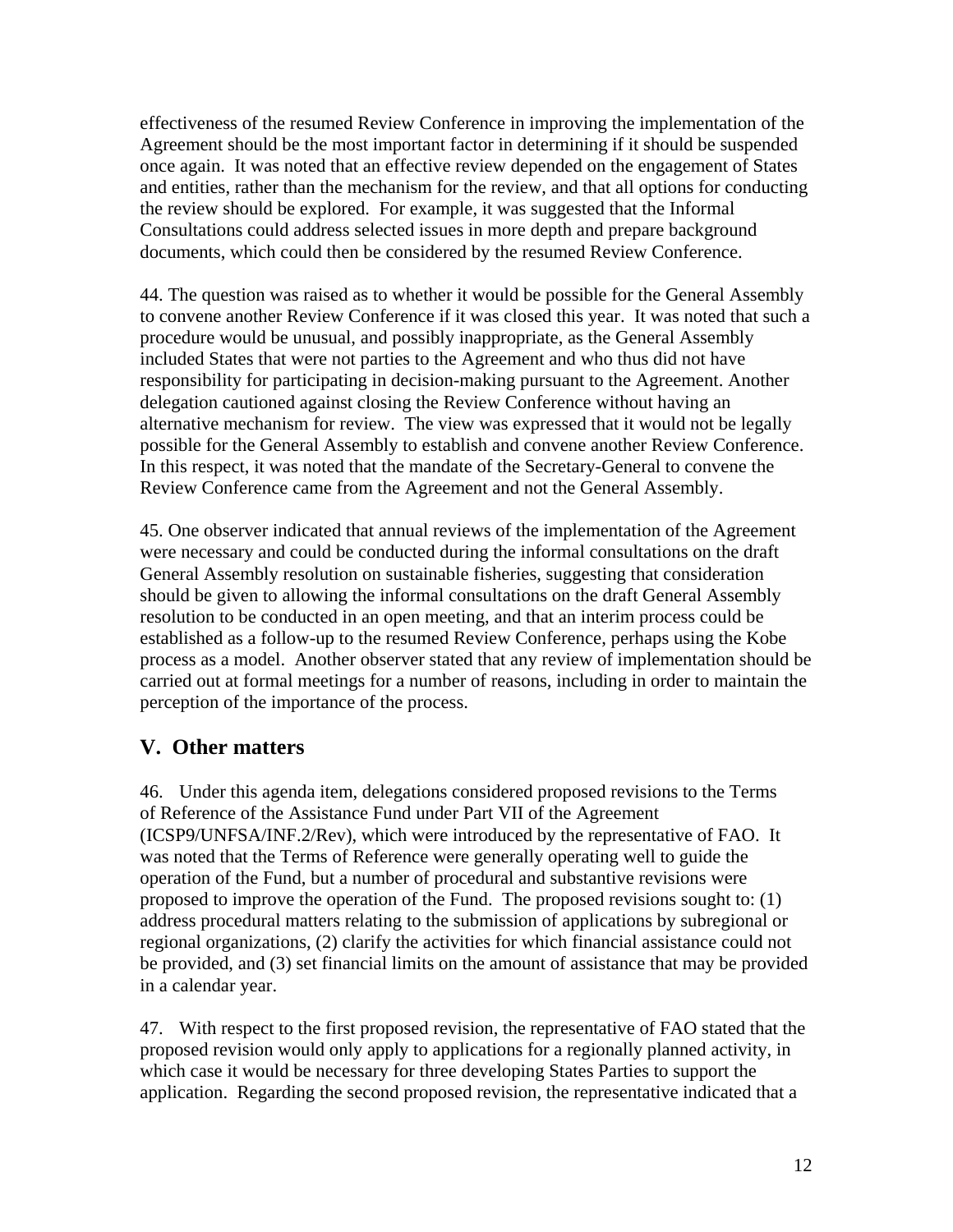three month limit was proposed in relation to training activities as such activities were generally of a shorter duration. With respect to the third proposed revision, it was clarified that assistance provided in respect of a regional activity proposed by a RFMO/A (e.g. a workshop) would not be considered in calculating the financial limit for those developing State Parties supporting the application, but rather as part of the limit for the RFMO/A.

48. Some delegations stressed the importance of the Assistance Fund in providing assistance and capacity-building to small-island developing States, including by facilitating the participation of such States in regional and global fisheries meetings and funding a range of capacity-building activities in the South Pacific. Some delegations also encouraged further voluntary contributions to the Fund.

49. A number of amendments were proposed by delegations in respect of the first and third proposed revisions to the Terms of Reference. Some delegations expressed general support for the proposed revisions, although several delegations indicated that they did not have sufficient time to consider the proposals. The view was also expressed that the Assistance Fund should be available to fund scholarships, and that the problem of lack of funds should also be addressed. A concern was also raised over whether the Informal Consultations could make revisions to the Terms of Reference, and it was recalled that other revisions to the Terms of Reference had been adopted by the seventh round of Informal Consultations in 2008. In the end, delegations agreed to defer consideration of the proposed revisions of the Terms of Reference.

50. A statement was made by an observer, the International Collective in Support of Fishworkers, urging delegations to address issues concerning small-scale and artisanal fishers at the resumed Review Conference.

### **VI. Closing of the ninth round of Informal Consultations of States Parties to the Agreement**

51. Delegations were reminded of a request sent by the Secretariat seeking contributions to the Hamilton Shirley Amerasinghe Memorial Fellowship on the Law of the Sea, which were needed in the range of \$40,000 to \$45,000 per year.

52. The Chairman highlighted the important preparatory work carried out for the resumed Review Conference, and expressed his hope for a productive and successful resumed Review Conference. He closed the meeting with an announcement that he would not seek re-election as Chairperson at any future rounds of the Informal Consultations. Delegations thanked the Chairperson for his efforts to ensure the efficient conduct of all nine rounds of Informal Consultations.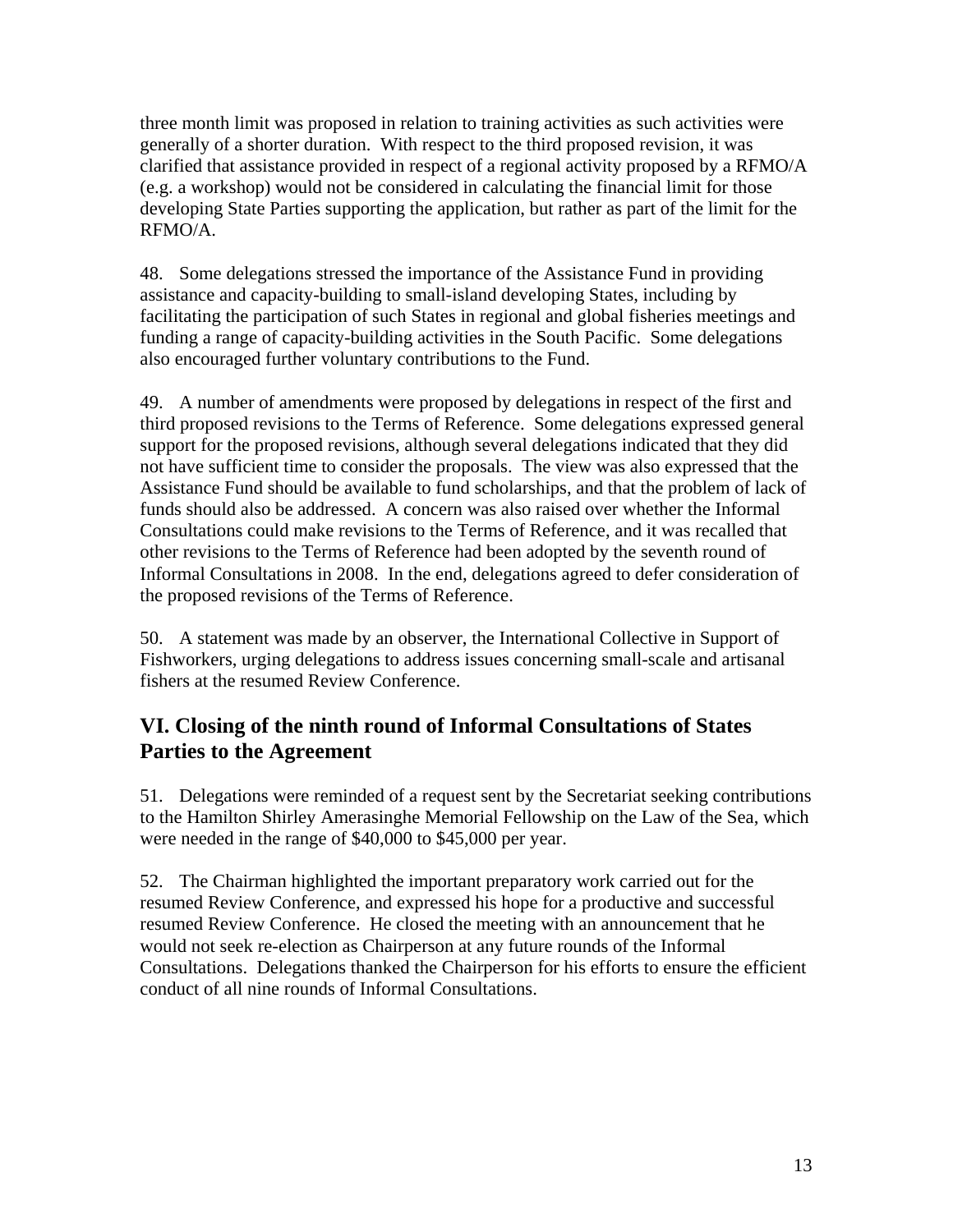#### **ANNEX**



**Ninth round of Informal Consultations of States Parties to the Agreement for the Implementation of the Provisions of the United Nations Convention on the Law of the Sea of 10 December 1982 relating to the Conservation and Management of Straddling Fish Stocks and Highly Migratory Fish Stocks (the Agreement)** 

#### **Agenda**

**16-17 March 2010 United Nations, New York** 

- 1. Opening of the ninth round of Informal Consultations by the Representative of the Secretary-General.
- 2. Election of the Chairperson.
- 3. Adoption of the agenda.
- 4. Organization of work.
- 5. Consideration of the overview of the status and trends of the fish stocks addressed in the updated comprehensive report prepared by the Secretary-General in cooperation with the Food and Agriculture Organization of the United Nations, taking into account the scope of application of the Agreement.
- 6. Recommendations for consideration by the resumed Review Conference:
	- (a) Organization of work;
	- (b) Draft provisional agenda;
	- (c) Composition of the bureau and any need to fill vacancies for the resumed Review Conference;
	- (d) Consideration of the outputs of the resumed Review Conference:
		- (i) Record of deliberations;
		- (ii) Agreed results:
			- (1) Review of the implementation of the recommendations adopted at the Review Conference in 2006;
			- (2) Proposed means of further strengthening, if necessary, the substance and methods of implementation of the provisions of the Agreement.